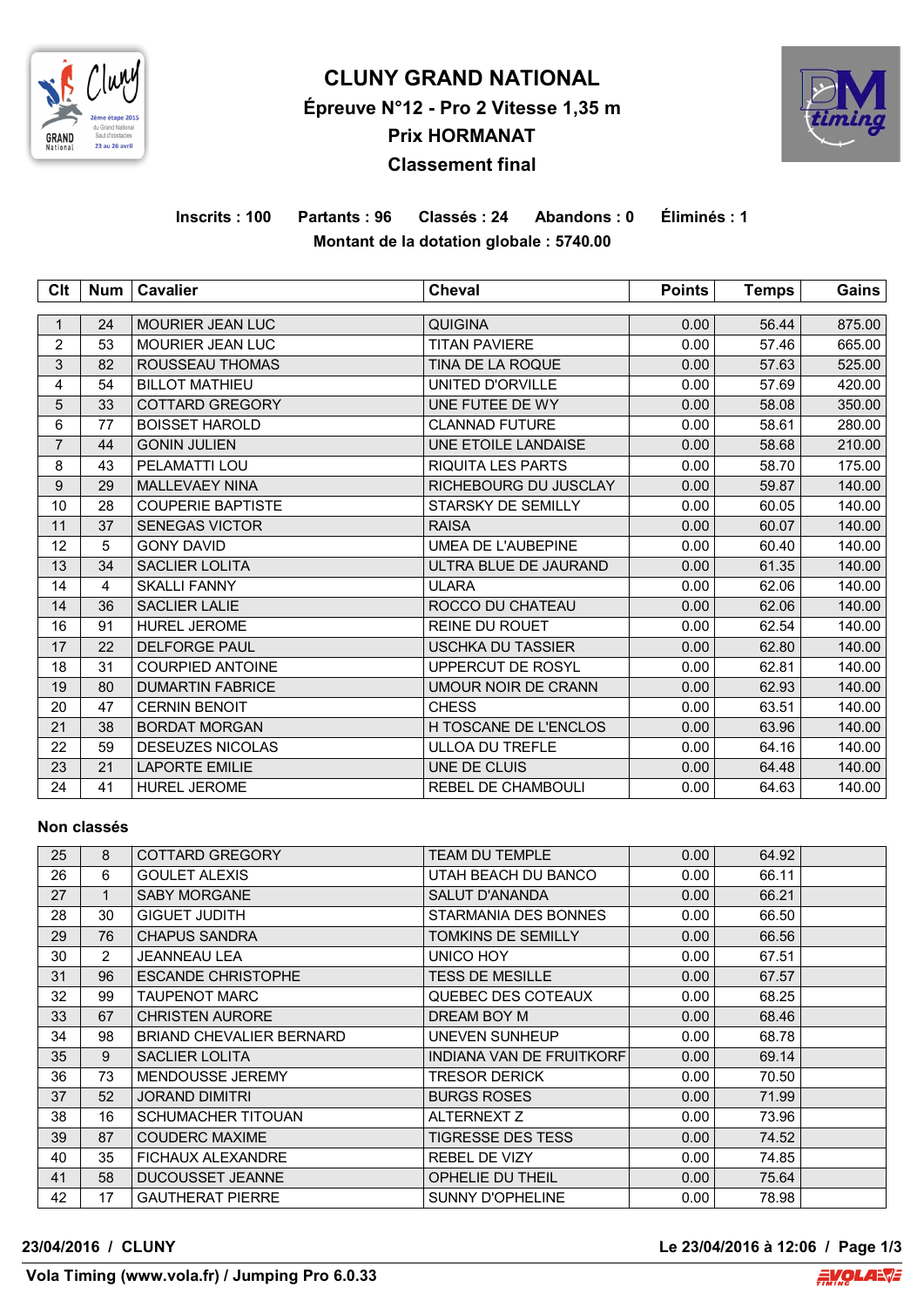## **CLUNY GRAND NATIONAL Épreuve N°12 - Pro 2 Vitesse 1,35 m Prix HORMANAT Classement final**

| 43<br><b>BOULARD CHRISTEL</b><br>UP'SILON DU LYS<br>0.00 <sub>1</sub><br>39<br>44<br>48<br><b>GUILLET LAURENT</b><br><b>SULTAN DU CHATEAU</b><br>1.00<br>45<br>66<br><b>HUREL JEROME</b><br>E LABA VAN DE VINUSAKKER<br>4.00<br>46<br>69<br><b>GONIN JULIEN</b><br>REINE DE LAUNAY<br>4.00<br>47<br>19<br><b>GUILLET LAURENT</b><br>SECRETLOV DE PLEVILLE<br>4.00 | 79.96<br>82.33<br>56.23<br>58.44<br>59.05<br>60.02 |  |
|-------------------------------------------------------------------------------------------------------------------------------------------------------------------------------------------------------------------------------------------------------------------------------------------------------------------------------------------------------------------|----------------------------------------------------|--|
|                                                                                                                                                                                                                                                                                                                                                                   |                                                    |  |
|                                                                                                                                                                                                                                                                                                                                                                   |                                                    |  |
|                                                                                                                                                                                                                                                                                                                                                                   |                                                    |  |
|                                                                                                                                                                                                                                                                                                                                                                   |                                                    |  |
|                                                                                                                                                                                                                                                                                                                                                                   |                                                    |  |
| 48<br>4.00<br>64<br><b>FERRER ALEXA</b><br><b>QUALINDA DE LAFAYETTE</b>                                                                                                                                                                                                                                                                                           |                                                    |  |
| 49<br>15<br><b>LAVIGNE ROMAIN</b><br>ROZA DU GITE<br>4.00                                                                                                                                                                                                                                                                                                         | 60.08                                              |  |
| 50<br>71<br><b>HENN MARC ANTOINE</b><br>REGENTE DE L'ILLON<br>4.00                                                                                                                                                                                                                                                                                                | 62.25                                              |  |
| 51<br>79<br>PACHA ALLAN<br>ANKARA CHAMPBLANC<br>4.00                                                                                                                                                                                                                                                                                                              | 63.78                                              |  |
| 52<br>74<br>ROCCA HARRY<br>RESEDA DU JOUR<br>4.00                                                                                                                                                                                                                                                                                                                 | 64.55                                              |  |
| 62<br>53<br><b>ESCANDE CHRISTOPHE</b><br>URZULEI JOLLY<br>4.00                                                                                                                                                                                                                                                                                                    | 64.71                                              |  |
| 95<br>54<br><b>SKALLI MARION</b><br><b>WELL DONE</b><br>4.00                                                                                                                                                                                                                                                                                                      | 64.86                                              |  |
| 55<br>45<br><b>SCHUMACHER TITOUAN</b><br><b>QUINQUET D'IVRAIE</b><br>4.00                                                                                                                                                                                                                                                                                         | 64.98                                              |  |
| 56<br>13<br><b>UMA</b><br>4.00<br><b>BORDAT MORGAN</b>                                                                                                                                                                                                                                                                                                            | 65.32                                              |  |
| 57<br><b>MARILLER SOPHIA</b><br><b>URBI DES CHAINES</b><br>89<br>4.00                                                                                                                                                                                                                                                                                             | 66.12                                              |  |
| 58<br><b>BRAULT JULIE</b><br>PRADO DE GRAVELOTTE<br>65<br>4.00                                                                                                                                                                                                                                                                                                    | 66.16                                              |  |
| 59<br>10<br><b>FICHAUX ALEXANDRE</b><br><b>BAHAMA HERO</b><br>4.00                                                                                                                                                                                                                                                                                                | 66.19                                              |  |
| 60<br>49<br>SADRAN JEANNE<br>4.00<br><b>FELDROSE</b>                                                                                                                                                                                                                                                                                                              | 66.31                                              |  |
| 61<br>46<br><b>GAUTHERAT PIERRE</b><br><b>COUTRAS</b><br>4.00                                                                                                                                                                                                                                                                                                     | 66.79                                              |  |
| 62<br>78<br><b>BAYLE COLINE</b><br>SALSA DES GEAIS<br>4.00                                                                                                                                                                                                                                                                                                        | 66.93                                              |  |
| 63<br>3<br><b>DESJEUX BENOIT</b><br>ROMANCE DE CHAMFIGNE<br>4.00                                                                                                                                                                                                                                                                                                  | 67.45                                              |  |
| 64<br>27<br>UN PRINCE DE SISSE*ENE-HN                                                                                                                                                                                                                                                                                                                             | 67.72                                              |  |
| AUFFRET ADC ERWAN<br>4.00<br>65<br>20<br><b>REFLET D'AZIF</b>                                                                                                                                                                                                                                                                                                     | 68.48                                              |  |
| SADRAN JEANNE<br>4.00                                                                                                                                                                                                                                                                                                                                             |                                                    |  |
| 55<br>66<br>PETIOT MARGOT<br>ZANZIBAR 74<br>4.00                                                                                                                                                                                                                                                                                                                  | 68.70                                              |  |
| 67<br>61<br><b>MALLAT MAIJU</b><br>4.00<br>USADOR DU ROUET*SENS O RI                                                                                                                                                                                                                                                                                              | 70.14                                              |  |
| 68<br>14<br>4.00<br><b>BOULARD CHRISTEL</b><br>ULTRACHIC DE HUS                                                                                                                                                                                                                                                                                                   | 70.36                                              |  |
| 69<br>86<br><b>ROUX BLANDINE</b><br>UNIC DE LA MARCHE<br>4.00                                                                                                                                                                                                                                                                                                     | 71.11                                              |  |
| 70<br>72<br>MARTINOT JEAN BAPTISTE<br>ULLIOR DES CONTES<br>4.00                                                                                                                                                                                                                                                                                                   | 71.30                                              |  |
| 71<br>92<br><b>CHRISTEN AURORE</b><br>TUTTI QUANTI TAME<br>4.00                                                                                                                                                                                                                                                                                                   | 71.81                                              |  |
| 72<br>97<br><b>BOUVARD CYRIL</b><br><b>BUSY</b><br>4.00                                                                                                                                                                                                                                                                                                           | 72.16                                              |  |
| 73<br>40<br><b>LAVIGNE ROMAIN</b><br>RHUPPERT D'HALONG<br>4.00                                                                                                                                                                                                                                                                                                    | 72.91                                              |  |
| 74<br>HARGANE VD POTAARDE<br>68<br>PELAMATTI LOU<br>4.00                                                                                                                                                                                                                                                                                                          | 72.97                                              |  |
| 75<br>42<br><b>CHRISTEN AURORE</b><br>CHIPOLINI VM Z<br>4.00                                                                                                                                                                                                                                                                                                      | 80.59                                              |  |
| 76<br>PELAMATTI LOU<br>KARITE DE MAMAN Z<br>93<br>8.00                                                                                                                                                                                                                                                                                                            | 57.43                                              |  |
| 77<br>$\overline{7}$<br>AMAR DOROTHEE<br>ULHINN DU PHAEL<br>8.00                                                                                                                                                                                                                                                                                                  | 59.75                                              |  |
| 78<br>83<br>ROCHE PIERRE LOUIS<br>TELEMAQUE D'AUZOUX<br>8.00                                                                                                                                                                                                                                                                                                      | 59.81                                              |  |
| 79<br>23<br><b>JORAND DIMITRI</b><br>8.00<br><b>REGAN KERVEC</b>                                                                                                                                                                                                                                                                                                  | 63.57                                              |  |
| 80<br>32<br>MONTGINOUX MATHILDE<br><b>TOMTOM FLOREVAL</b><br>8.00                                                                                                                                                                                                                                                                                                 | 66.90                                              |  |
| <b>GILLIOZ GUILLAUME</b><br>LEELAH Z<br>8.00<br>81<br>88                                                                                                                                                                                                                                                                                                          | 69.63                                              |  |
| 82<br>CHARREAU PAULINE<br>8.00<br>81<br><b>HILTONA</b>                                                                                                                                                                                                                                                                                                            | 70.58                                              |  |
| 83<br>51<br><b>DELFORGE PAUL</b><br>UNO DU CHATEAU<br>8.00                                                                                                                                                                                                                                                                                                        | 71.16                                              |  |
| 84<br><b>COUESNON JULIE</b><br>ORLANE D'ALSY<br>8.00<br>84                                                                                                                                                                                                                                                                                                        | 72.35                                              |  |
| 85<br>57<br>SPRINT DU ROUET<br>8.00<br><b>COUPERIE BAPTISTE</b>                                                                                                                                                                                                                                                                                                   | 73.97                                              |  |
| 86<br>60<br><b>QUADRIGUS GOLD</b><br>8.00<br>DRINKA ANTOINE                                                                                                                                                                                                                                                                                                       | 76.08                                              |  |
| 87<br><b>SACLIER LALIE</b><br><b>THALES D'ADRIERS</b><br>9.00<br>11                                                                                                                                                                                                                                                                                               | 82.61                                              |  |
| 88<br>85<br>FOLLENFANT MARIE LOU<br>SALOMET DU ROUET<br>9.00                                                                                                                                                                                                                                                                                                      | 97.38                                              |  |
| 89<br>70<br><b>ECHELARD VICTOIRE</b><br>12.00<br><b>AMBER</b>                                                                                                                                                                                                                                                                                                     | 63.99                                              |  |
| 90<br>50<br>UZAR DE STE HERMELLE<br>12.00<br>LAPORTE EMILIE                                                                                                                                                                                                                                                                                                       | 68.29                                              |  |
| 12.00<br>91<br>63<br>DE PONNAT AYMERIC<br>ULTRACHIC TARDONNE                                                                                                                                                                                                                                                                                                      | 71.94                                              |  |
| 12.00<br>92<br>94<br><b>GONIN JULIEN</b><br>QOMIC COURCELLE                                                                                                                                                                                                                                                                                                       | 76.81                                              |  |
| 93<br><b>CERNIN BENOIT</b><br><b>TAJ HOY</b><br>12.00<br>18                                                                                                                                                                                                                                                                                                       | 77.69                                              |  |
| 94<br>75<br><b>GAUTHERAT MARINE</b><br>SAMOURAI DE JEANBEL<br>19.00                                                                                                                                                                                                                                                                                               | 90.41                                              |  |

**23/04/2016 / CLUNY Le 23/04/2016 à 12:06 / Page 2/3**